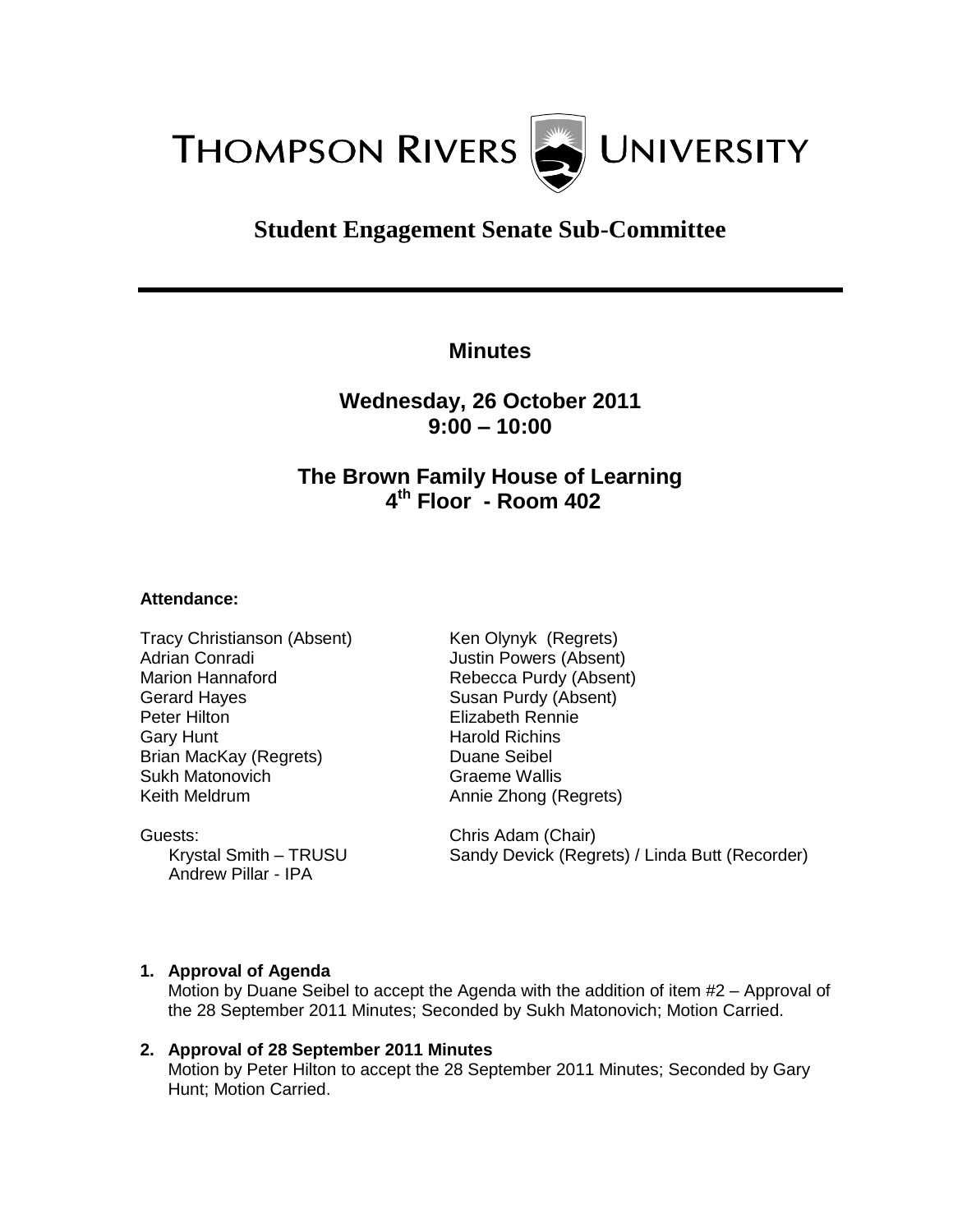## **3. Communications Planning (and Discussion) Regarding NSSE Survey Results**

Committee members were provided an opportunity to review the NSSE Survey results and discussion at the meeting included:

- TRU scored as well as provincial and national peer groups
- It is important that we get this message out; we need to be pro-active about the good aspects of the survey results and we also need to acknowledge those areas where we are not doing as well
- TRU for  $4<sup>th</sup>$  year students scored better than other Canadian institutions
- It is important that we not compare ourselves to US schools
- Andrew Pillar, representing IPA, explained the benchmark methodology for NSSE results
- TRU, over a four year period, is either stable or increasing

Discussion on communication of NSSE and CUR results:

- CUR results are presented alphabetically by university and not as rankings; however, McLean's publication will present as rankings
- Provide stories to local media on how we improve student engagement, including what we are doing in the faculties

## **4. Feedback Process**

The sub-committee report is tabled to the November meeting

Discussion on the need for an action plan to support last year's feedback process. The documents submitted to this Committee are located on the web at <http://www.tru.ca/senate/committees/studentengagement/reports.html>

Data provided in reports need a forum to showcase feedback information. Suggestions to showcase student engagement are:

- $\triangleright$  expand the feedback process to other areas of campus including, but not limited to, Library and Facilities
- $\triangleright$  host an Engagement Party! a forum to acknowledge student engagement activities on campus
- $\triangleright$  showcase both student and faculty driven engagement activities
- $\triangleright$  celebrate engagement in a similar fashion as International with week of activities
- $\triangleright$  build on undergraduate conference or other planned activities
- $\triangleright$  create a calendar of engagement activities which showcase activities over the past year – a visual presentation
- $\triangleright$  provide faculty with engagement information to share with students
- $\triangleright$  develop a strategy to connect engagement activities which are currently happening in pockets across campus
- $\triangleright$  identify all engagement activities provide the information to students in the form of a handout